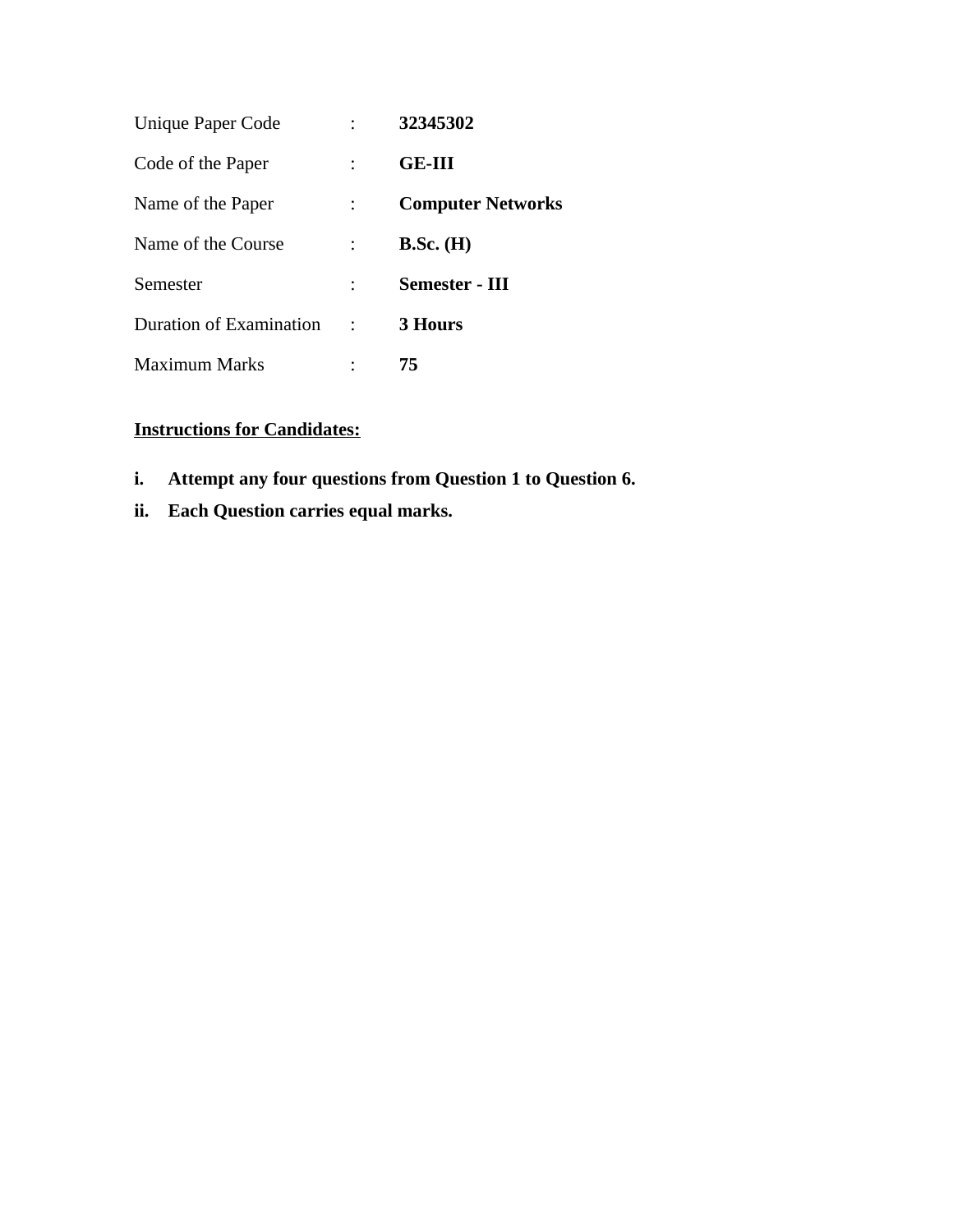Q.1. Briefly describe the functionality of each layer of the ISO-OSI reference model and draw a labeled diagram that shows the ordering of the layers of this model. Contrast the ISO-OSI model with the TCP/IP model.

Further, Create a web page using *Definition, Unordered, and ordered lists* in HTML as shown below:



Q.2. Describe components of a data communication system with the help of a labeled diagram.

Further, differentiate between Cell Spacing and Cell Padding with syntax in *Table Tag*. Create a table in HTML as shown below:

| Name   |       |             |   |
|--------|-------|-------------|---|
| Last   | Init. | Course Year |   |
| Morgan | AΒ    | Fishing     | 5 |
| Jones  | DJ    | Sailing     | 8 |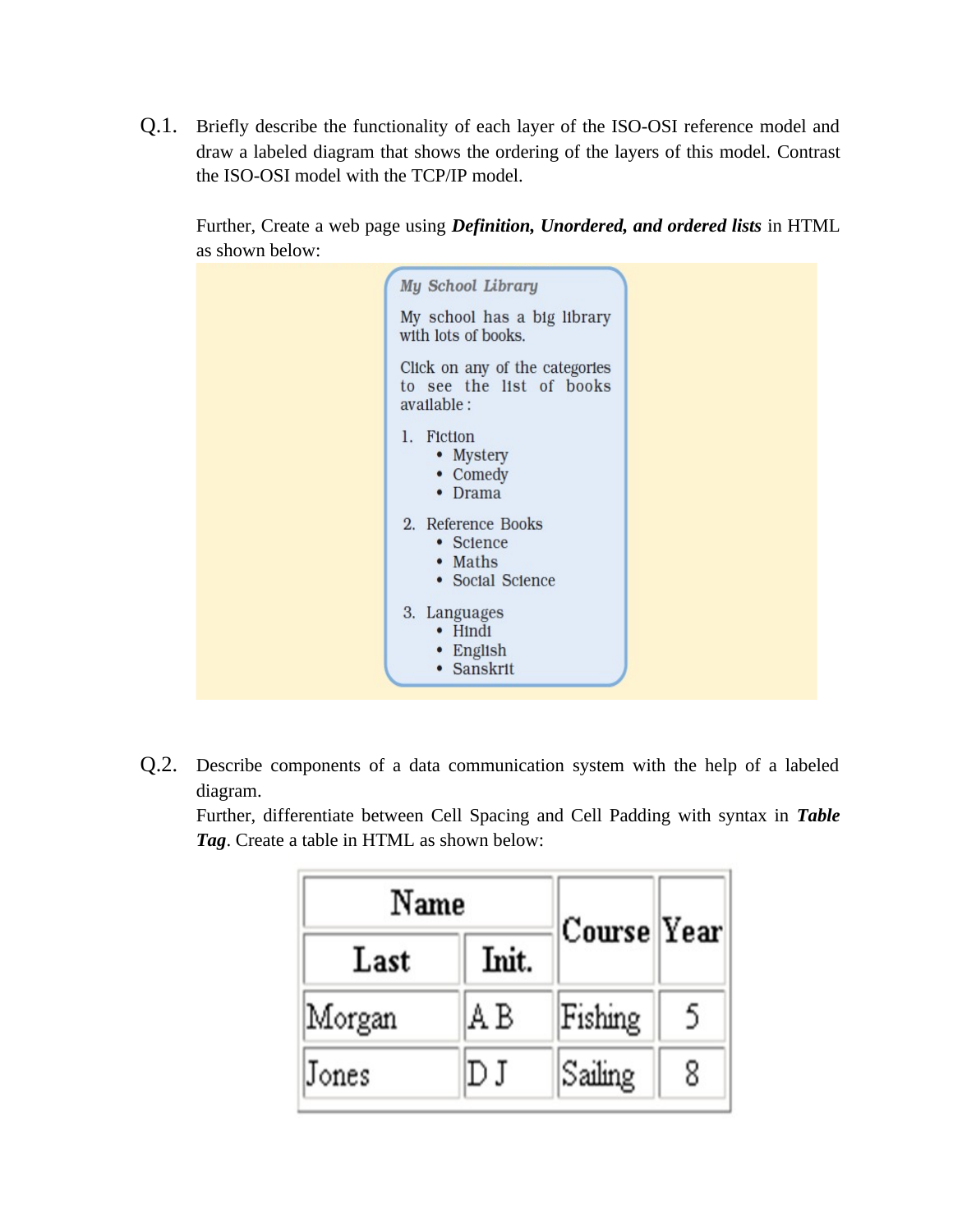Q.3. Briefly discuss TELNET and FTP. Compare and Contrast optical fiber over twisted pair and co-axial cable.

| Tell us what you think                          |                     |
|-------------------------------------------------|---------------------|
| Name<br>Address                                 |                     |
| How did you hear about this web site?           |                     |
| A friend told me                                | How do you          |
| Via a search engine                             | rate this site?     |
| $F$ ollowed a link (URL) $\Box$                 | Good ·              |
| Please write your comments:                     | Good<br>Bad<br>Jaly |
| Do you want to receive any further information: |                     |
| Yes.<br>No                                      |                     |
| Thank you<br>Send  <br>Clear                    |                     |

Further, create a form in HTML as shown below:

- Q.4. Write short notes on:
	- Radio Waves
	- Microwaves
	- Line-of-Sight propagation
	- URL
	- URI
	- URN

Further, explain the concept of external and internal linking in HTML with suitable example codes.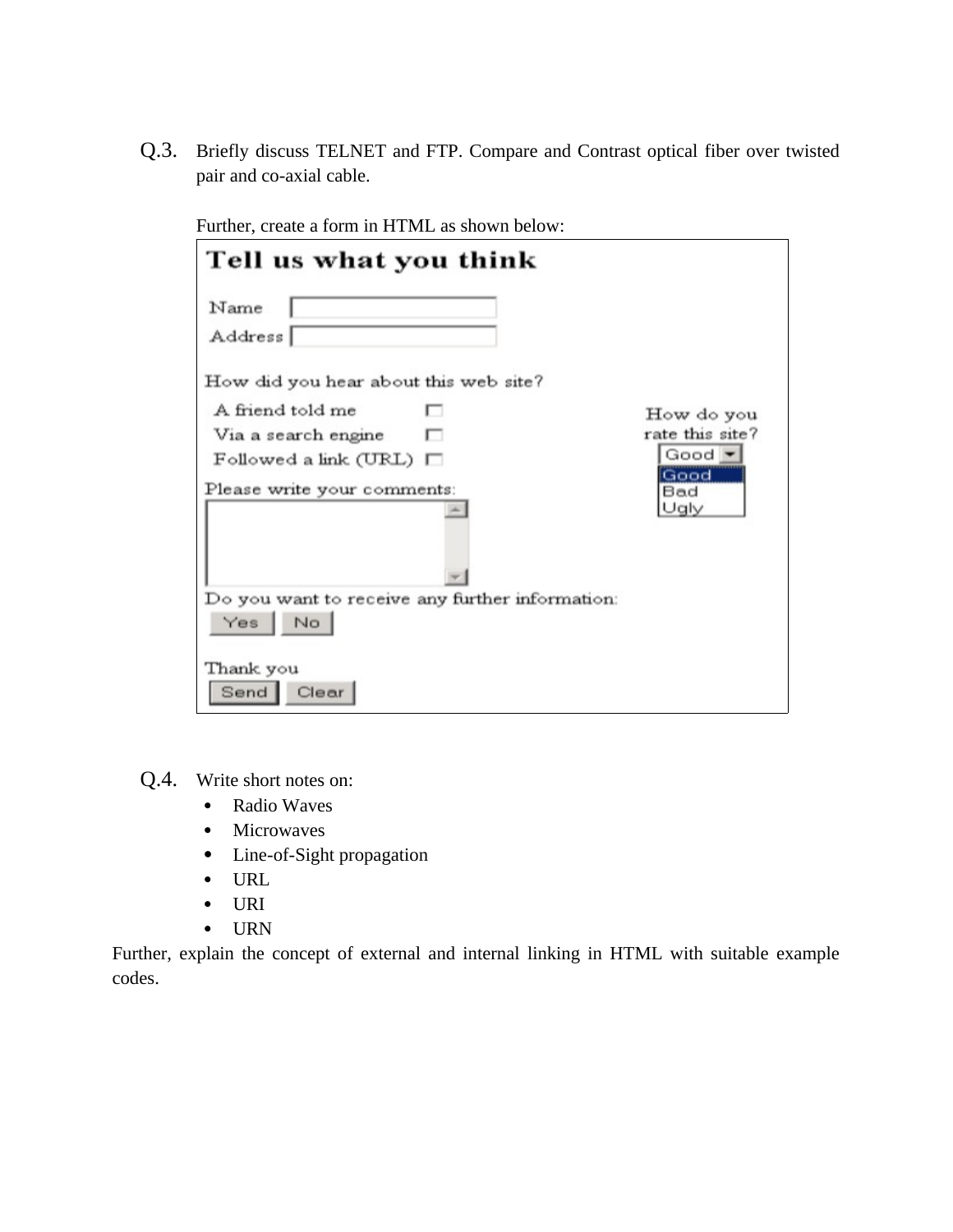## Q.5. Describe LAN, MAN, and WAN.

Also, discuss the different ways to apply a style sheet to an HTML document using examples. Create a web page as shown below with bookmarks in HTML:

| 000<br><b>Using Anchors on Long Pages</b>                                                                                                                                                                                                                                                                                                              |      |
|--------------------------------------------------------------------------------------------------------------------------------------------------------------------------------------------------------------------------------------------------------------------------------------------------------------------------------------------------------|------|
| $\blacktriangleright$ $\blacktriangleright$ $\lnot$ $\lnot$ $\lnot$ $\lnot$ $\lnot$ $\lnot$ $\lnot$ $\lnot$ $\lnot$ $\lnot$ $\lnot$ $\lnot$ $\lnot$ $\lnot$ $\lnot$ $\lnot$ $\lnot$ $\lnot$ $\lnot$ $\lnot$ $\lnot$ $\lnot$ $\lnot$ $\lnot$ $\lnot$ $\lnot$ $\lnot$ $\lnot$ $\lnot$ $\lnot$ $\lnot$ $\lnot$ $\lnot$ $\lnot$<br>e<br>$\times$<br>$\sim$ |      |
| Title                                                                                                                                                                                                                                                                                                                                                  |      |
| Jump to Section 1<br>Jump to Section 2<br>Jump to Section 3                                                                                                                                                                                                                                                                                            |      |
| <b>Section 1</b>                                                                                                                                                                                                                                                                                                                                       |      |
| Text for section 1 goes here.                                                                                                                                                                                                                                                                                                                          |      |
| <b>Back to Top</b>                                                                                                                                                                                                                                                                                                                                     |      |
| <b>Section 2</b>                                                                                                                                                                                                                                                                                                                                       |      |
| Text for section 2 goes here.                                                                                                                                                                                                                                                                                                                          |      |
| <b>Back to Top</b>                                                                                                                                                                                                                                                                                                                                     |      |
| <b>Section 3</b>                                                                                                                                                                                                                                                                                                                                       |      |
| Text for section 3 goes here.                                                                                                                                                                                                                                                                                                                          |      |
| Back to Top                                                                                                                                                                                                                                                                                                                                            |      |
|                                                                                                                                                                                                                                                                                                                                                        |      |
|                                                                                                                                                                                                                                                                                                                                                        |      |
| Done                                                                                                                                                                                                                                                                                                                                                   | .com |

Q.6. Provide the layers at which Repeaters, Hubs, Bridges, Switches, Routers, and Gateways operate and give a brief description of their functionalities.

Also, create a HTML document (having two frames) which will appear as follows:

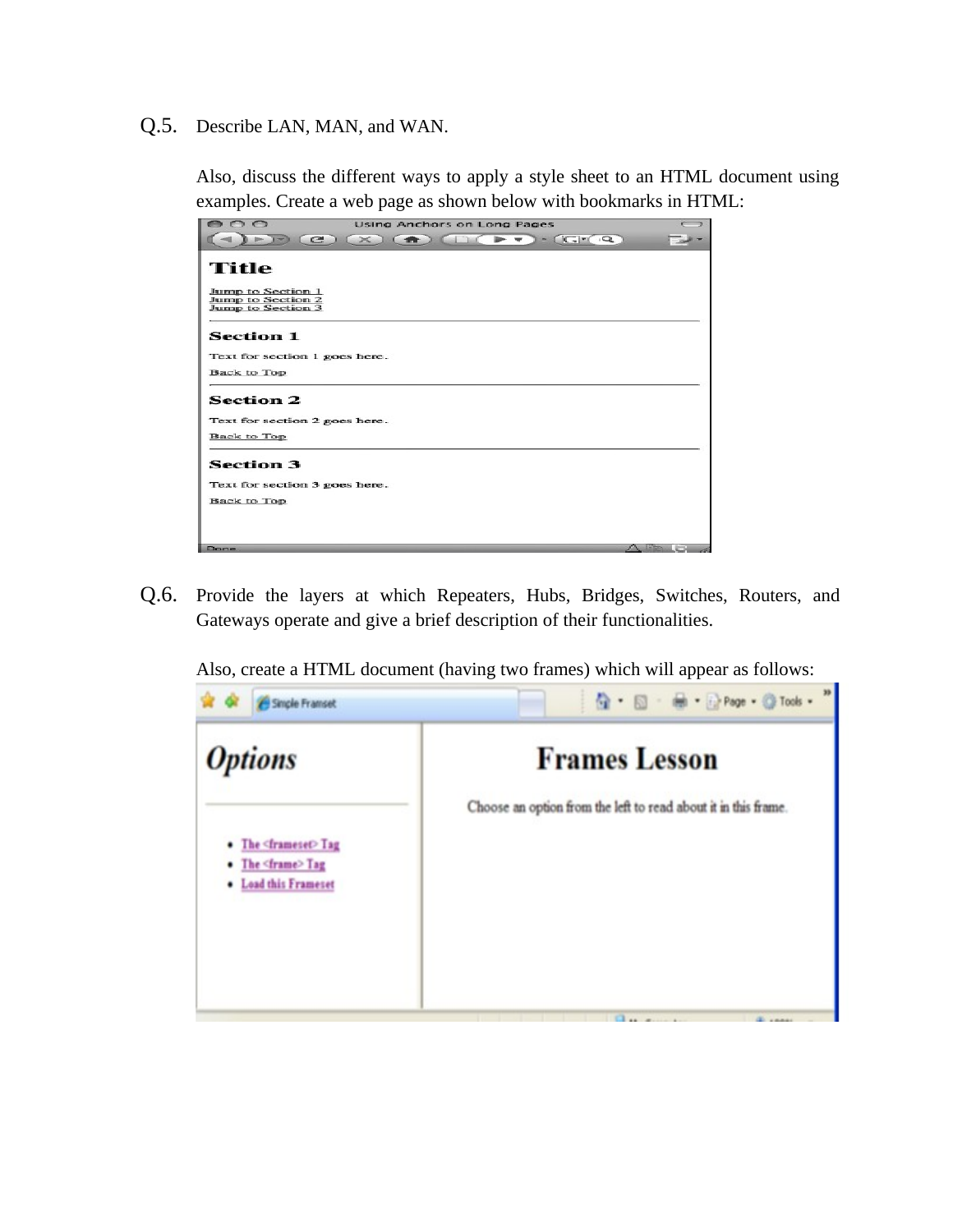| Unique Paper Code :      |                                         | 62344330                          |
|--------------------------|-----------------------------------------|-----------------------------------|
| Name of the Course       | $\mathbb{R}^n$                          | B.A. Prog.                        |
| Title of the Paper       | $\mathcal{L} = \mathcal{L} \mathcal{L}$ | <b>Computer Networks and HTML</b> |
| Semester                 | $\ddot{\cdot}$                          | Ш                                 |
| Duration of Examination: |                                         | 3 Hours                           |
| <b>Maximum Marks</b>     | $\mathbb{R}^{\mathbb{Z}}$               | 75                                |
| Year of Admission        |                                         | 2019                              |

## **Instructions for Candidates:**

- **i. Attempt any four out of six questions.**
- **ii. Each Question carries equal marks.**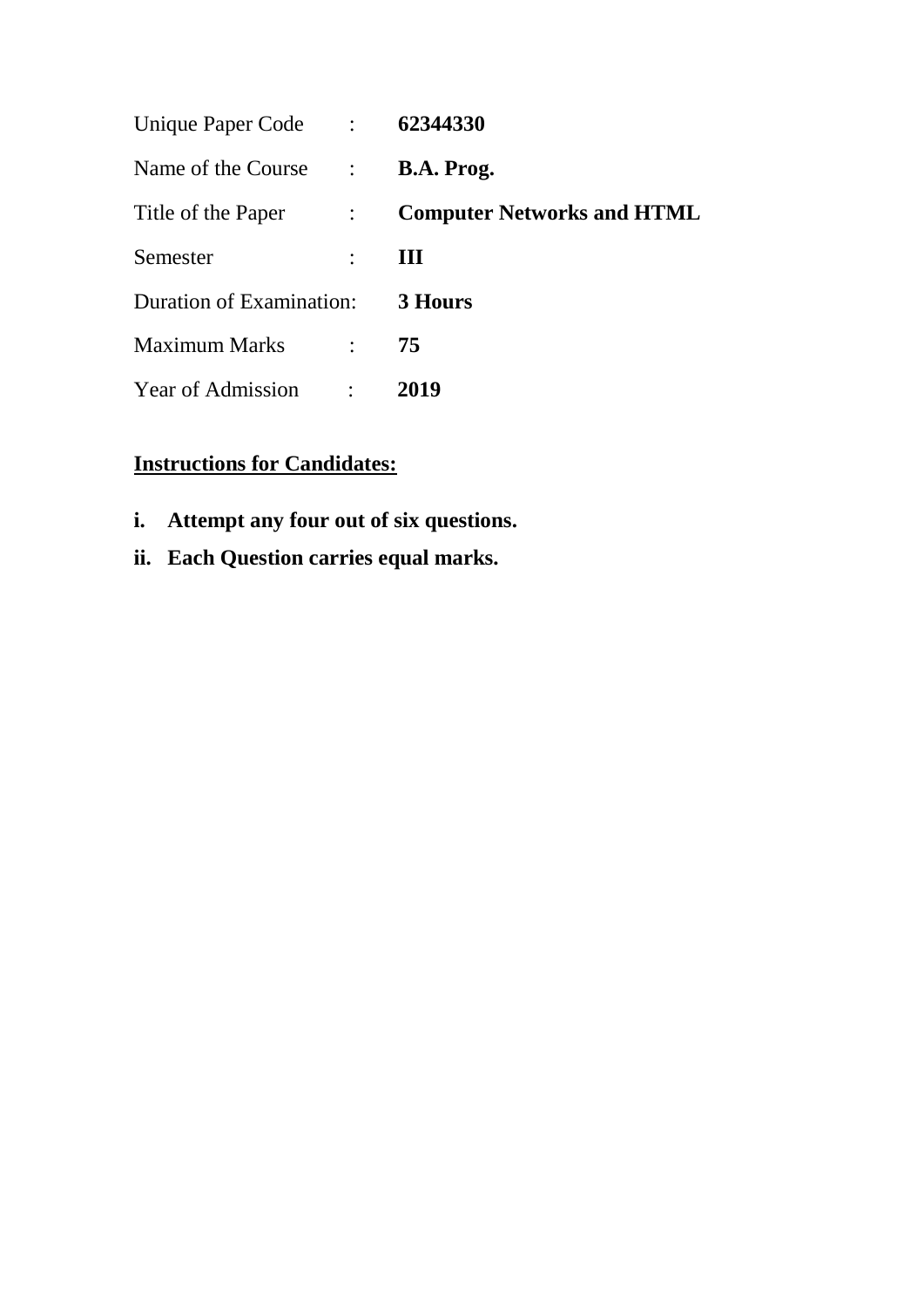Q1. Why do we divide the task of data communication into different protocol layers? Which layer of TCP/IP reference model does end to end connection and which layer does the routing? Also state, which layer of the TCP/IP model does the error recovery and framing and which layer does bit by bit data transmission. What are the data objects that are exchanged at Transport layer and Application layer?

Q2. If there is no Domain Name System (*DNS*), what problems will you face in accessing a web page? If you reach a web page whose contents do not change, what type of web page will it be? Give an example of a **URL**, identify and describe the purpose of its different parts.

Write an *HTML* program using *lists* to design the following web page:

## **Means of Transport**

- 1. Land Transport
	- **Bus**  $\bullet$
	- Car  $\bullet$
	- $\bullet$ Truck
- 2. Air Transport
	- · Helicopter
	- Airbus  $\bullet$
- 3. Water Transport
	- Ship  $\bullet$
	- Boat  $\bullet$

Q3. During data transmission, what is the technical term associated with the weakening of a signal after travelling some distance, and which device is used to handle this problem? Why do we twist wires in a twisted pair cable, and what is the effect of increasing or decreasing the number of twists in a twisted pair cable? What do you think could be the reasons behind increased use of fiber-optic cables in data transmission?

Write *HTML* code to design the following table:

| Column 1            | Column 2          | Column 3 |
|---------------------|-------------------|----------|
| C <sub>el</sub> 111 | Two column cell 2 |          |
| Two row cell 3      | Cell 4            | Cell 5   |
|                     | Cell 5            | Cell 6   |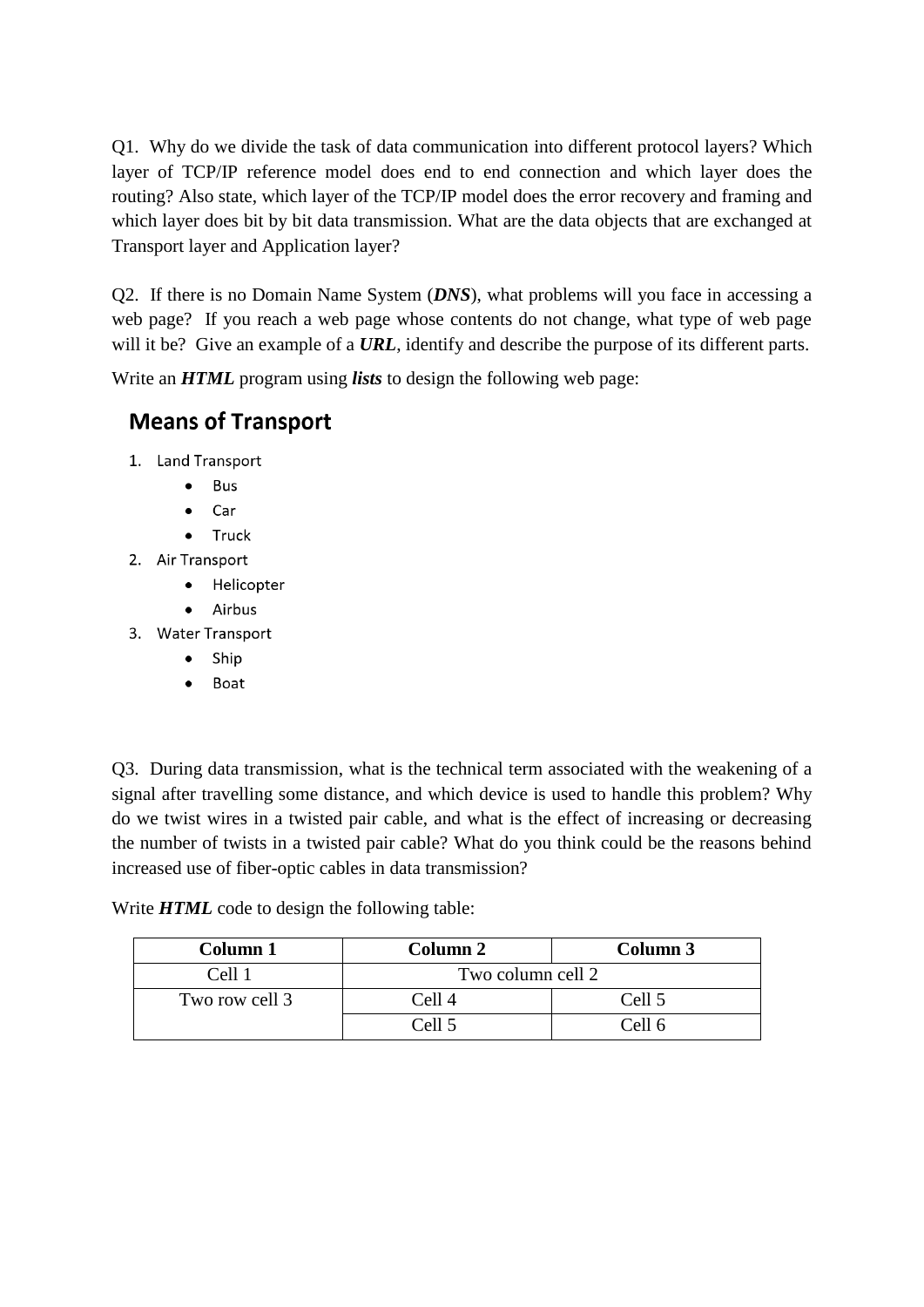Q4. Suppose you have a data communication channel where data flows from sender to receiver as well from receiver to sender in parallel, what is this type of data communication channel called? In which type of data communication, there is one sender and the message is received by multiple devices? How do you measure the *reliability* of a communication link? Describe the two main problems, if you do not implement any *security* measures in a computer network. For connecting 40 computer systems in a computer laboratory, which topology do you think would be most useful, and why?

Q5. How does the behaviour of radio waves change as we move from lower to higher frequency? What is the height of the orbit of a geo-stationary satellite? Why is more than one geo-stationary satellite needed for covering the entire globe? In a situation, where you have to transmit in an area covering few hundred square kilometres, which transmission mode among either satellites or fiber-optic cables would be more preferable, and why?

Write *HTML* code to design an *HTML form* of an employee that takes employee code and employee name as input, allows to choose only one option from the three different options with respect to the number of hours worked (like 6, 8 or 10 hours) and allows the employee to select one or more hobbies.

Q6. Which among a *repeater* and a *switch* is a more intelligent device, and why? Elaborate on the utility of video conferencing by using an example. Describe the purpose of a *ping*  command by using an example.

Write an *HTML* code to design a web page using *hyperlinks* containing the following topics: chapter 1, chapter 2 and chapter 3. On clicking the name of a topic, the web page should scroll down to display the contents of that topic. There should also be a provision to move back to the list of topics given at the top of the *HTML* page.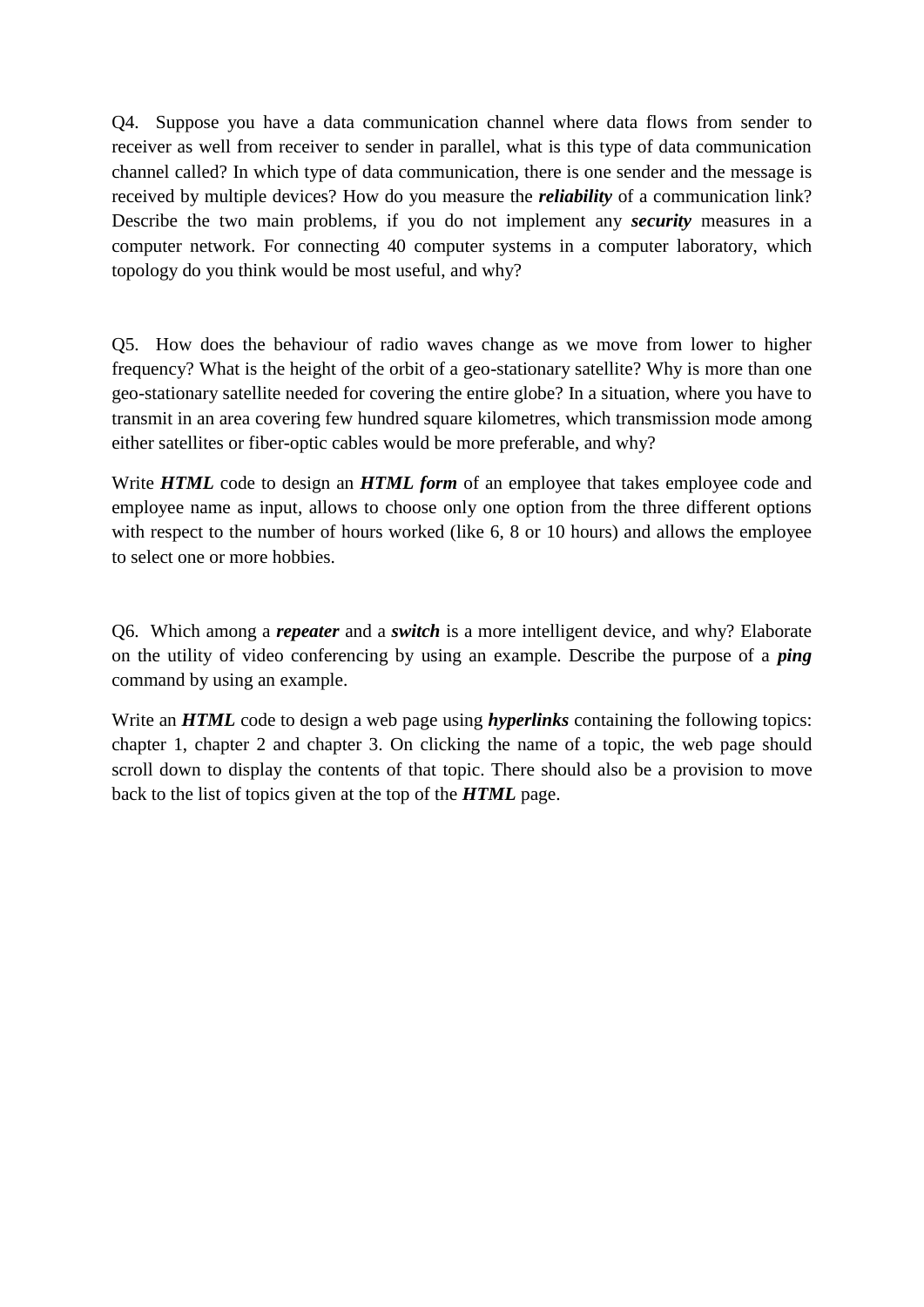| Unique Paper Code    | 62343320                                   |
|----------------------|--------------------------------------------|
| Name of the Course   | B.A. (Prog.) Computer Applications: SEC    |
| Name of the Paper    | Word Processing and Presentation Softwares |
| Semester             | IV                                         |
| Duration             | 2 Hour                                     |
| <b>Maximum Marks</b> | 25                                         |
| Year of Admission    | 2019                                       |

Instructions for Candidates:

Answer any three questions. All questions carry equal marks.

Q1. Explain three ways in which an image can be inserted in a LibreOffice Writer document. How do you link an image file in writer document? How it is different from embedding an image? List two advantages and one disadvantage of linking an image.

Q2. Suppose you have a presentation of 5 slides. In LibreOffice Impress, list the steps to add a common background to all the slides, hide slide number 2, create a custom slide show having slide number 1 and 4, and restart the slide show automatically after the last slide has been displayed after 5 seconds.

Q3. List four tools which can be used to accept or reject recorded changes in a document. For multiple reviewers, which method is preferred – comparing or merging documents and why? What are the steps to merge a document and compare two documents?

Q4. Given the following Libre Writer screenshot. Identify the parts as numbered in the figure below and briefly explain each one of them.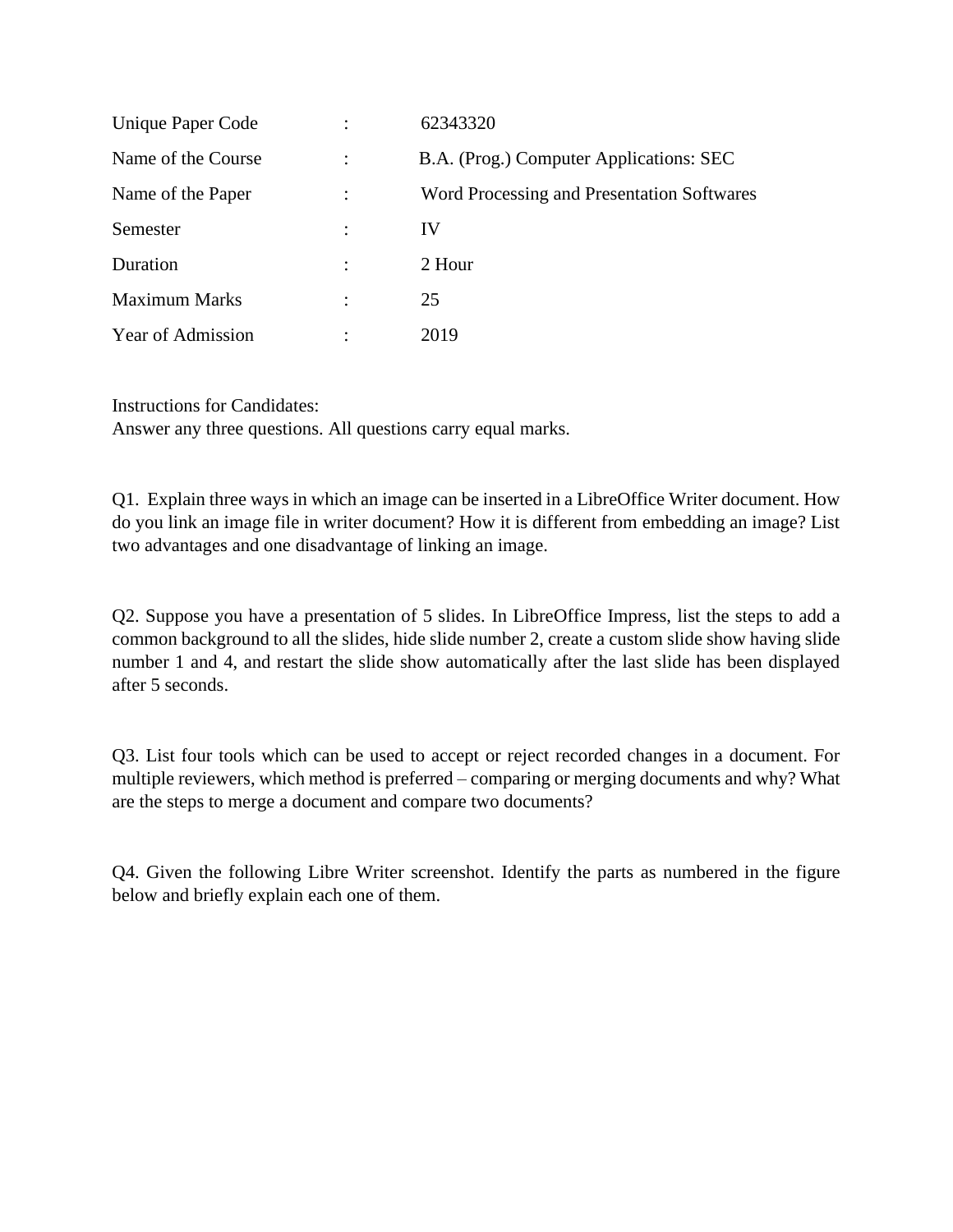